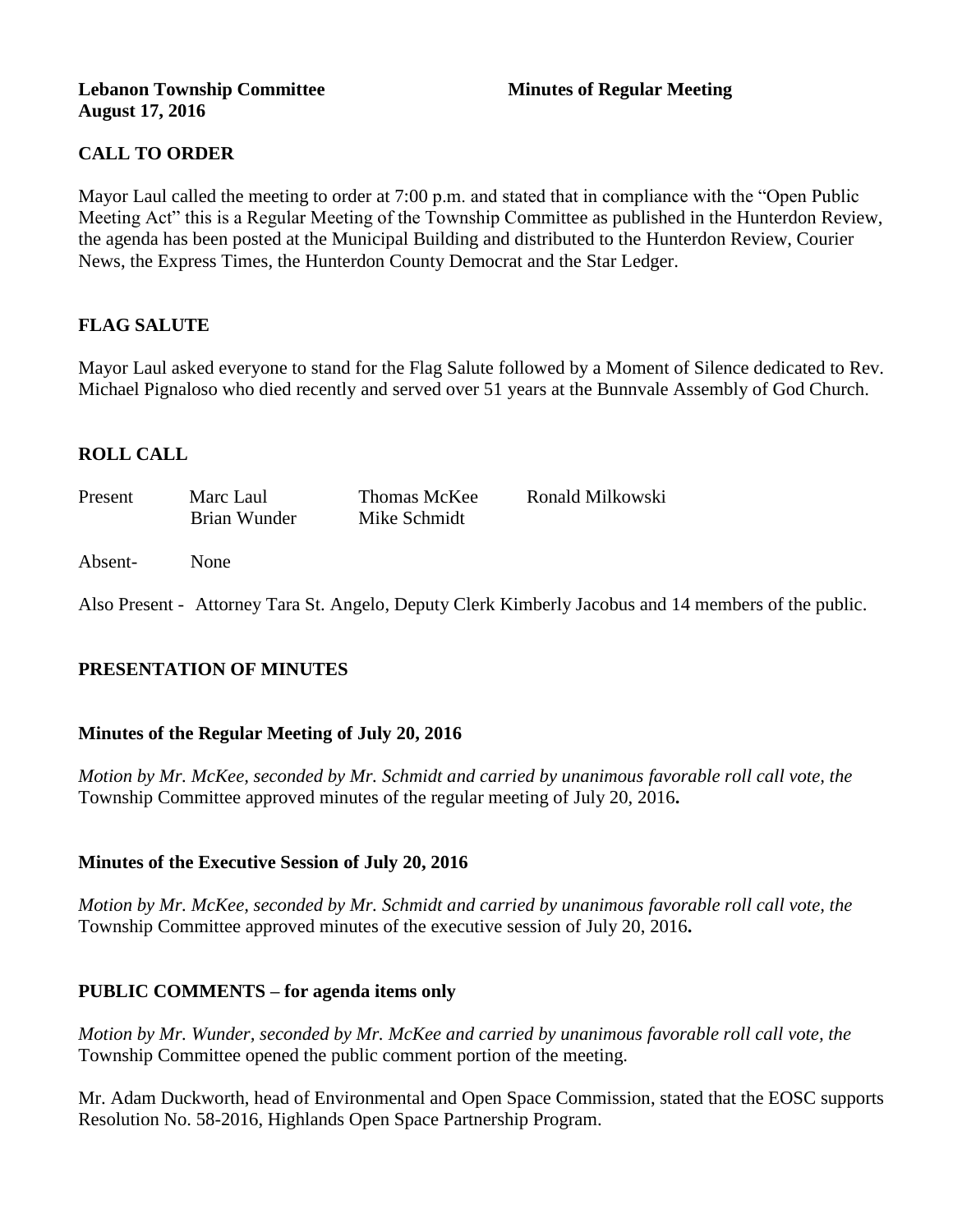LTCM 08/17/2016 Page 2 of 10

*Motion by Mr. Wunder, seconded by Mr. McKee and carried by unanimous favorable roll call vote, the*  Township Committee closed the public comment portion of the meeting.

# **RESOLUTIONS**

## **Resolution No. 54-2016 – Gifting Service Weapon to Certain Police Officers**

*Motion by Mr. Wunder, seconded by Mr. Milkowski and carried by unanimous favorable roll call vote, the* Township Committee approved Resolution No. 54-2016 as written below.

# **TOWNSHIP OF LEBANON HUNTERDON COUNTY, NEW JERSEY RESOLUTION NO. 54-2016 RESOLUTION AUTHORIZING GIFTING SERVICE WEAPON TO CERTAIN POLICE OFFICERS UPON RETIREMENT FROM THE LEBANON TOWNSHIP POLICE DEPARTMENT**

WHEREAS, the Mayor and Committee of Lebanon Township desire to establish a policy whereby certain officers retiring from the Lebanon Township Police Department (the "Department") can be provided their service weapon as a gift in recognition for their dedicated service to the Township of Lebanon (the "Township"); and

WHEREAS, N.J.A.C. 13:54-1.3(c) permits a municipality to gift a firearm; and

WHEREAS, the New Jersey Uniform Ethics Code, Appendix K (September 2006) sets forth guidelines for retirement gifts from State agencies, which provide that such gifts shall not exceed \$1,000;

NOW THEREFORE BE IT RESOLVED by the Township Committee of the Township of Lebanon, County of Hunterdon, State of New Jersey, that it shall be a policy of the Township to gift a retiring police officer his service weapon subject to the following conditions:

- 1. The retiring officer shall have served on the Department for at least twenty consecutive years.
- 2. The value of the service weapon does not exceed \$1,000.00.
- 3. The officer provides an executed written statement and proof that he possesses all necessary permits to hold and possess such a weapon, including but not limited to a Retired Law Enforcement Officer Permit to Carry a Handgun.

# **Resolution No. 55-2016 – Providing Service Weapon to Retired Chief Chris Mattson**

*Motion by Mr. Milkowski, seconded by Mr. McKee and carried by unanimous favorable roll call vote, the* Township Committee approved Resolution No. 55-2016 as written below.

# **TOWNSHIP OF LEBANON HUNTERDON COUNTY, NEW JERSEY RESOLUTION NO. 55-2016 RESOLUTION PROVIDING SERVICE WEAPON TO RETIRED CHIEF CHRIS MATTSON IN RECOGNITION OF HIS DEDCIATED SERVICE TO THE TOWNSHIP**

WHEREAS, N.J.A.C. 13:54-1.3(c) permits a municipality to gift a firearm; and

WHEREAS, the Township of Lebanon, in appreciation for 29 years of dedicated and honorable service provided to the Township by retired Township Police Chief Chris Mattson, wishes to turnover and gift to Chief Mattson (ret.) the service weapon he used during his tenure protecting and serving the Township with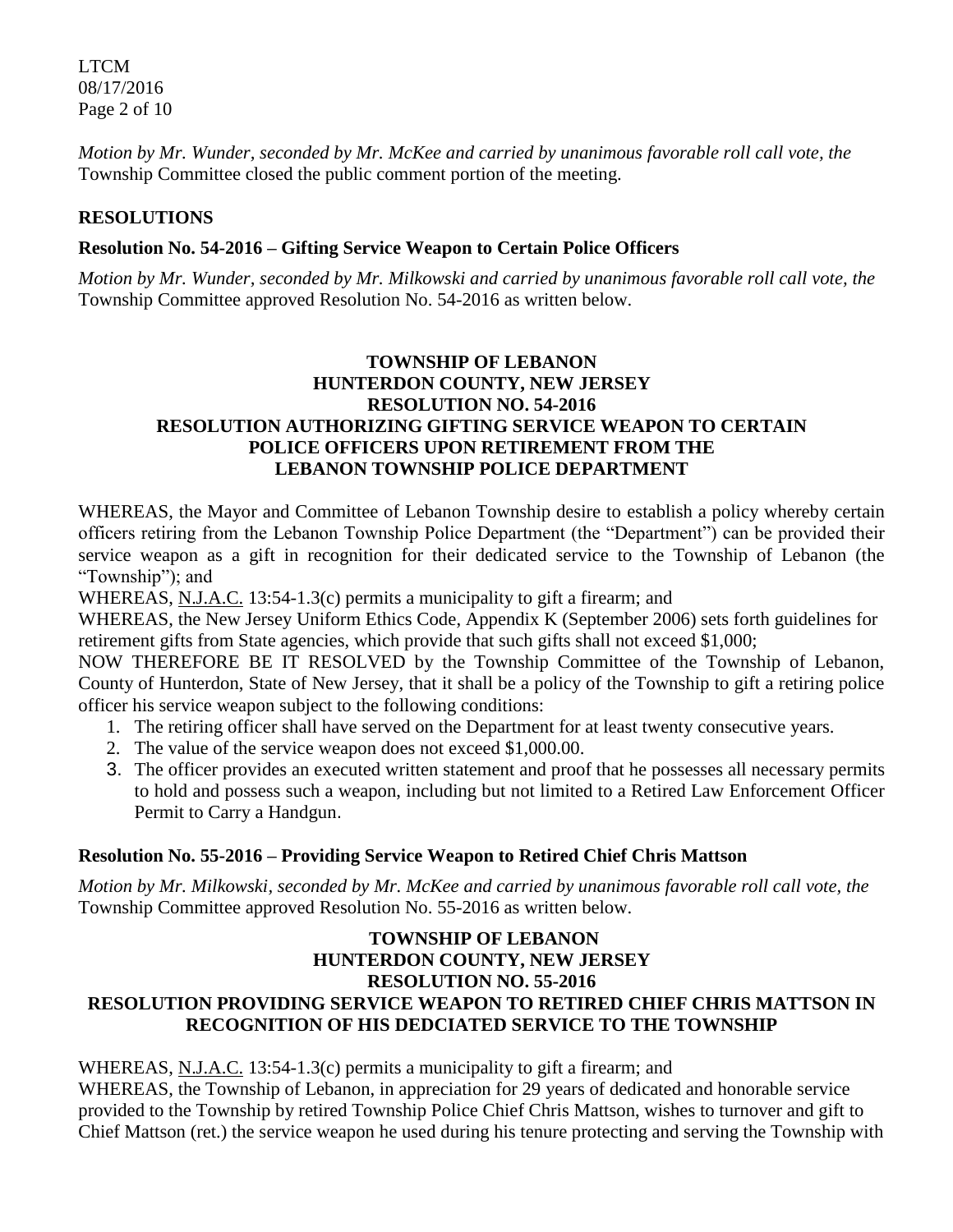LTCM 08/17/2016 Page 3 of 10

distinction; and

WHEREAS, this is subject to the execution of a written statement of Chief Mattson (ret.) stating that he possesses all necessary permits to hold and possess such a weapon, including but not limited to a Retired Law Enforcement Officer Permit to Carry a Handgun, and that he is fully authorized by law to hold and possess such weapon, a \_\_\_\_\_\_\_\_ , Serial No. \_\_\_\_\_\_\_\_\_\_\_ , and accepts all liability and responsibility for same; and

WHEREAS, this is further subject to Chief Mattson (ret.) providing proof of all necessary permits referenced above; and

NOW THEREFORE BE IT RESOLVED that the Township Committee of the Township of Lebanon, County of Hunterdon, State of New Jersey, turnover and gift to Chief Mattson (ret.) the service weapon he used during his tenure protecting and serving the Township of Lebanon.

BE IT FURTHER RESOLVED that the Township appreciates the dedicated and honorable service provided to the Township by Chief Mattson (ret.).

# **Resolution No. 56-2016 – Providing Service Weapon to Retired Officer Dennis Smith**

*Motion by Mr. Milkowski, seconded by Mr. McKee and carried by unanimous favorable roll call vote, the* Township Committee approved Resolution No. 56-2016 as written below.

# **TOWNSHIP OF LEBANON HUNTERDON COUNTY, NEW JERSEY RESOLUTION NO. 56-2016**

# **RESOLUTION PROVIDING SERVICE WEAPON TO RETIRED OFFICER DENNIS SMITH IN RECOGNITION OF HIS DEDCIATED SERVICE TO THE TOWNSHIP**

WHEREAS, N.J.A.C. 13:54-1.3(c) permits a municipality to gift a firearm; and

WHEREAS, the Township of Lebanon, in appreciation for 20 years of dedicated and honorable service provided to the Township by retired Township Police Officer Dennis Smith, wishes to turnover and gift to Patrolman Smith (ret.) the service weapon he used during his tenure protecting and serving the Township with distinction; and

WHEREAS, this is subject to the execution of a written statement of Patrolman Smith (ret.) stating that he possesses all necessary permits to hold and possess such a weapon, including but not limited to a Retired Law Enforcement Officer Permit to Carry a Handgun, and that he is fully authorized by law to hold and possess such weapon, a\_\_\_\_\_\_\_\_\_\_\_\_\_\_\_\_\_\_\_\_\_\_\_\_\_\_\_\_\_\_, Serial No. \_\_\_\_\_\_\_\_\_\_\_\_\_\_\_\_\_\_\_\_\_\_, and

accepts all liability and responsibility for same; and

WHEREAS, this is further subject to Patrolman Smith (ret.) providing proof of all necessary permits referenced above; and

NOW THEREFORE BE IT RESOLVED that the Township Committee of the Township of Lebanon, County of Hunterdon, State of New Jersey, turnover and gift to Patrolman Smith (ret.) the service weapon he used during his tenure protecting and serving the Township of Lebanon.

BE IT FURTHER RESOLVED that the Township appreciates the dedicated and honorable service provided to the Township by Patrolman Smith (ret.).

# **Resolution No. 57-2016 – Endorsing the "Fairness Formula"**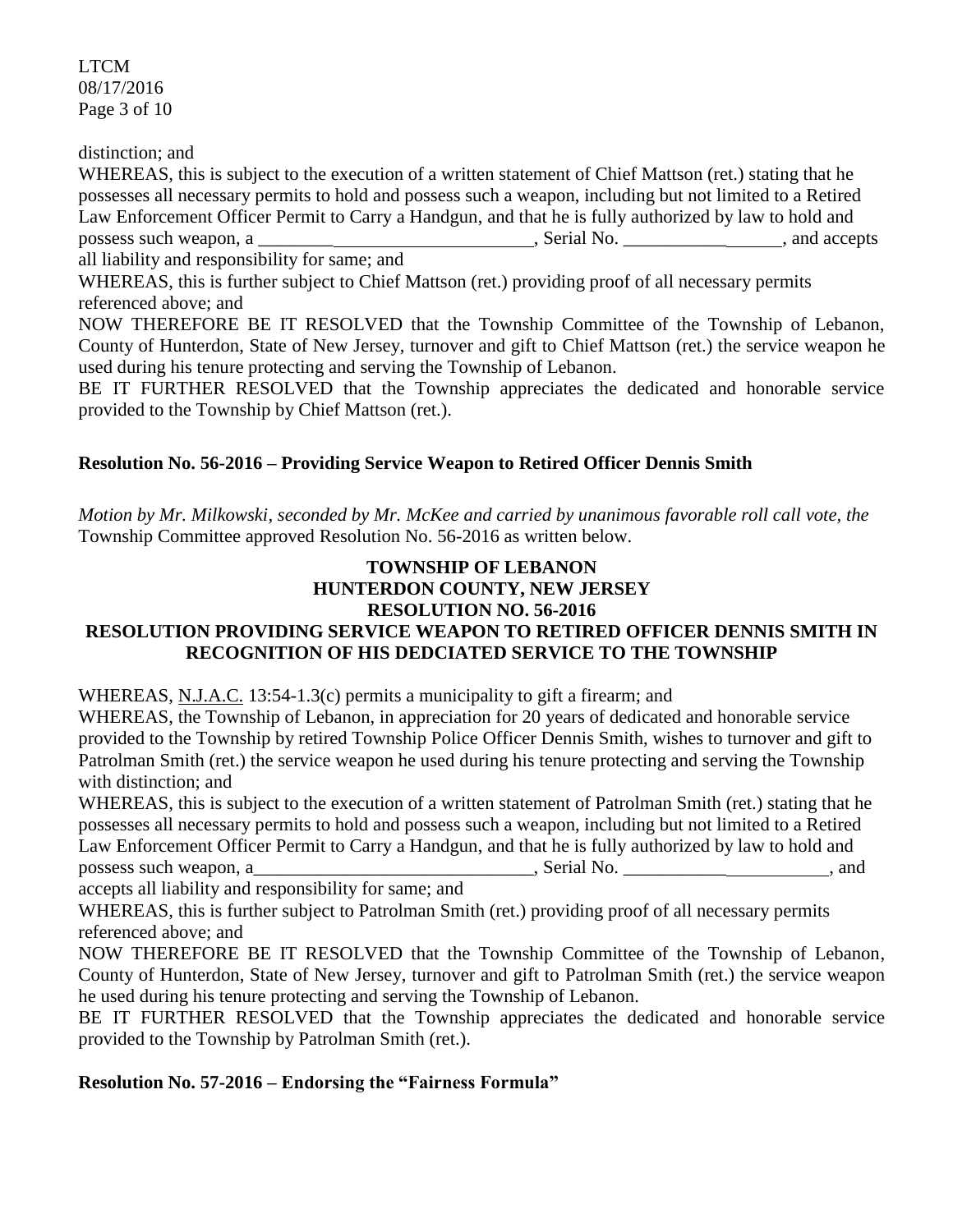LTCM 08/17/2016 Page 4 of 10

*Motion by Mr. McKee, seconded by Mr. Wunder and carried by unanimous favorable roll call vote, the* Township Committee approved Resolution No. 57-2016 as written below.

## **RESOLUTION 57-2016 RESOLUTION OF THE TOWNSHIP OF LEBANON ENDORSING THE "FAIRNESS FORMULA" AS INTRODUCED BY GOVERNOR CHRISTIE TO PROMOTE FAIR FUNDING FOR LEBANON TOWNSHIP STUDENTS AND TO RELIEVE THE UNFAIR PROPERTY TAX BURDEN**

**WHEREAS,** Lebanon Township Public Schools and the North Hunterdon-Voorhees Regional High School District receive State funding pursuant to the funding formula known as the School Funding Reform Act; and

**WHEREAS,** the State of New Jersey does not fully fund the program as currently constructed; and

**WHEREAS,** recent figures demonstrate the State funds school districts at a Statewide average of 85.3% of what is called for under the funding formula; and

**WHEREAS,** in order to operate its local and regional school systems, the Township of Lebanon Township has had no alternative but to raise supplemental funding through a local school tax based upon real estate owned within the Township; and

**WHEREAS,** utilizing real estate taxes to subsidize the school systems places an undue and unfair burden upon owners of property within the Township, particularly since those same taxpayers are overfunding other school districts by way of allocation of New Jersey State taxes through the School Funding Reform Act; and

**WHEREAS,** Governor Christie has introduced a "Fairness Formula" in which each District will receive an equal amount of State aid per student, and, in so doing, will provide substantial property tax relief to owners of real property within Lebanon Township and allow for the Township's schools to operate on a more fiscally responsible basis and provide the tools and staffing to provide a quality education to our Township's students; and

**WHEREAS,** Governor Christie's "Fairness Formula" for the coming school year would result in each district receiving \$6,599.00 in State aid for each student enrolled; and

**WHEREAS,** such an equitable redistribution of State aid based upon number of pupils educated in a given school district is expected to yield a 104.9 % increase in school aid and funding from the State with local tax savings in the amount of \$1,282.00 for the average property owner in Lebanon Township; and

**WHEREAS,** the Township Committee wishes to take action to foster and improve the health, safety, welfare and education of its local population;

**NOW THEREFORE BE IT RESOLVED** by the Township Committee of the Township of Lebanon Township, in the County of Hunterdon and State of New Jersey, hereby endorses the "Fairness Formula" as introduced by Governor Chris Christie as a means of approaching a fair level of funding for local schools and provide relief from overly burdensome property taxes experienced by owners of real property in Lebanon Township.

# **Resolution No. 58-2016 – Applying to the Highlands Open Space Partnership Program**

*Motion by Mr. Wunder, seconded by Mr. McKee and carried by unanimous favorable roll call vote, the* Township Committee approved Resolution No. 58-2016 as written below.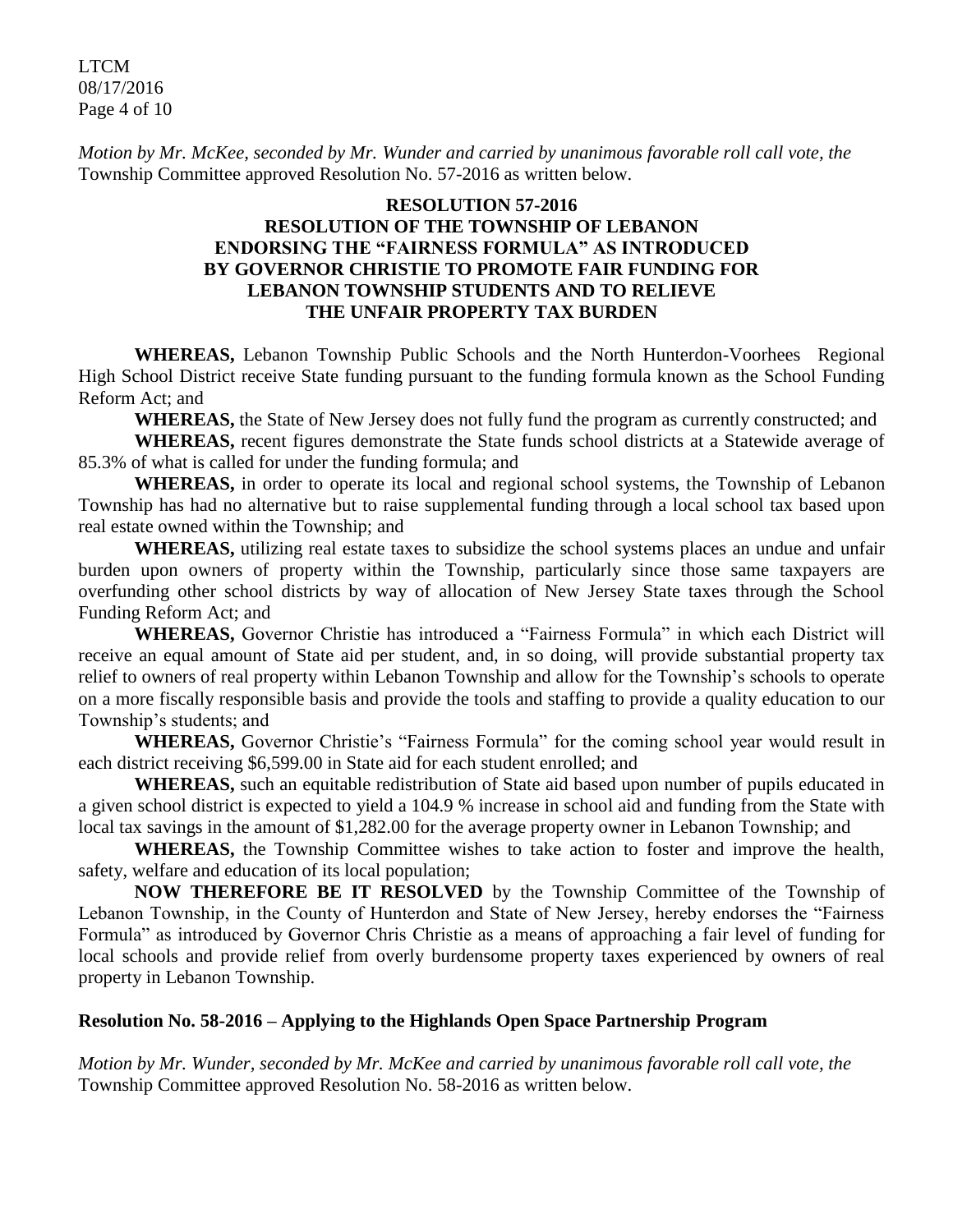## **TOWNSHIP OF LEBANON HUNTERDON COUNTY, NEW JERSEY RESOLUTION NO. 58-2016 RESOLUTION TO APPLY FOR THE HIGHLANDS OPEN SPACE PARTNERSHIP PROGRAM**

WHEREAS, the New Jersey Highlands Water Protection and Planning Council is offering matching grants up to 50% funding for acquisitions of property for any passive recreation or conservation purposes through the Highlands Open Space Partnership Program with an application deadline of September 16, 2016; and

WHEREAS, Lebanon Township has dedicated fund balances from previously collected Open Space taxes both at the County and local level that can be used as matching funds for the Highlands Open Space Partnership Program; and

WHEREAS, Lebanon Township will endeavor to leverage its dedicated fund balances through additional partnerships with open space conservancy organizations; and

WHEREAS, a property located at 97 Red Mill Road (Block 35 Lot 88) in Lebanon Township (the "Property"), is offered for sale with an asking price of \$135,000, which does not include substantial costs anticipated to meet conditions for open space preservation; and

WHEREAS, according to the Highlands Council, the Property is categorized as Critical Wildlife Habitat and creates a key linkage in a Wildlife Corridor;

WHEREAS, the Highlands Council further categorizes approximately 80% of the Property as a High Conservation Priority Area; and

WHEREAS, the Property is adjacent to the Spruce Run Creek, which is a clear running rock bottom creek that flows into Spruce Run Reservoir and is a Category One trout production stream and is trout stocked by the New Jersey Department of Fish & Wildlife; and

WHEREAS, the Property is also adjacent to other preserved properties, such as the 50 acre Hendra Property and 101 acre preserved Hall Tree Farm; and

WHEREAS, the Property offers attractive recreational uses and environmental preservation benefits, including water quality and supply protection and habitat conservation, owing to its proximity to the Spruce Run Creek and other preserved properties

NOW, THEREFORE BE IT RESOLVED, by the Township Committee of the Township of Lebanon, in the County of Hunterdon, State of New Jersey, that application be made to the Highlands Open Space Partnership Program for matching funding for the acquisition of the property located at 97 Red Mill Road (Block 35 Lot 88) in Lebanon Township.

# **Appraisal**

Mr. Schmidt explained that for spending public money on property requires appraisals as the basis of negotiations. To be able to do this, there was a need to get proposals for appraisals for the 97 Red Mill Road property. Mr. Schmidt received 3 proposals, all are appraisers who satisfy the requirements of the State of New Jersey DEP Green Acres program.

*Motion by Mr. Schmidt, seconded by Mr. McKee and carried by unanimous favorable roll call vote, the* Township Committee approved entering into an agreement for \$1500 with Norman Goldberg for appraisal services at 97 Red Mill Road for the Highlands application, with money to be taken out of our local Lebanon Township Open Space funds, to be returned after possible reimbursements from the NJ Water Supply Authority and others.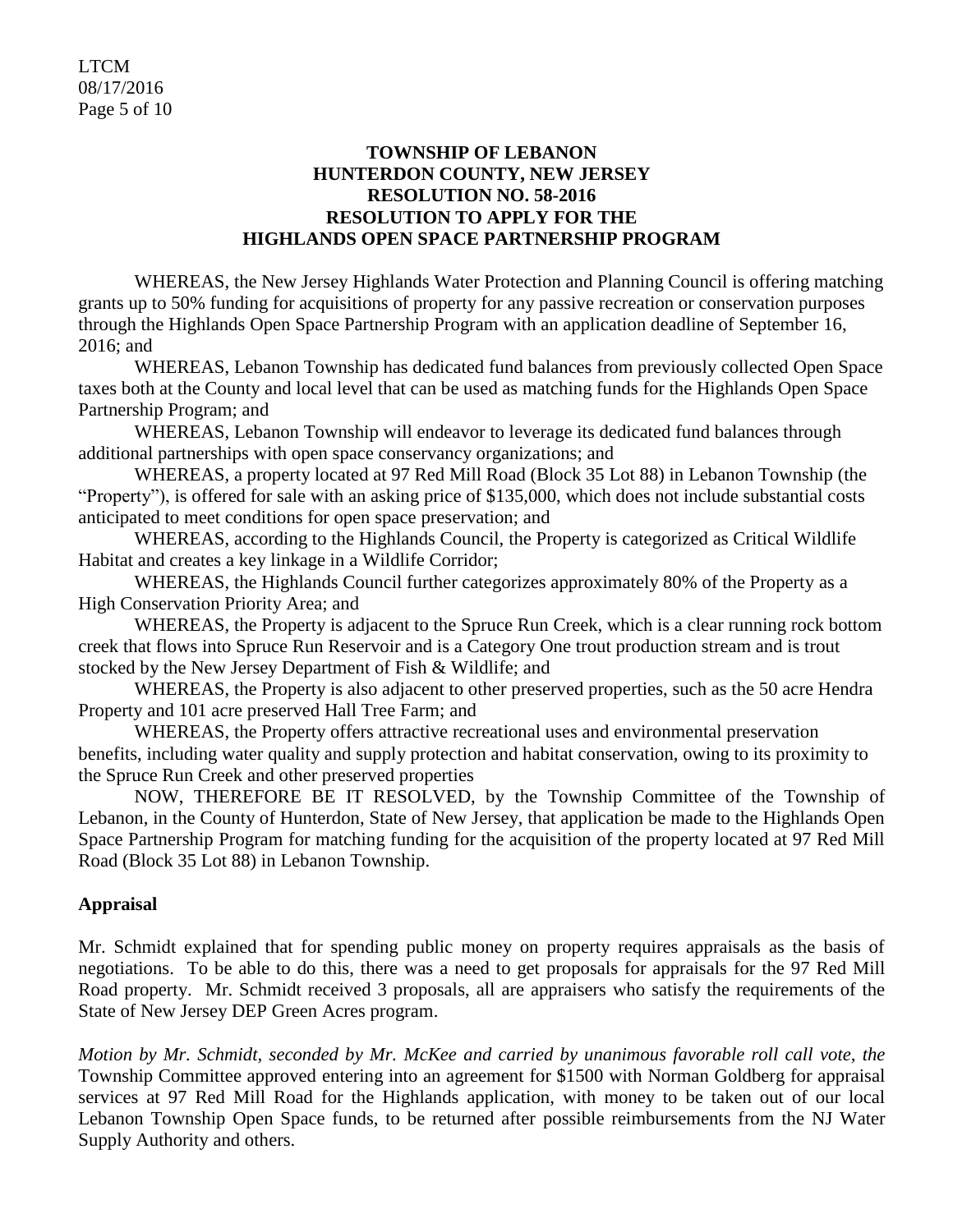LTCM 08/17/2016 Page 6 of 10

## **Resolution No. 59-2016 - Renewal of Plenary Retail Consumption License – Ono Rosa**

*Motion by Mr. Milkowski, seconded by Mr. Schmidt and carried by favorable roll call vote, the Township*  Committee approved Resolution No. 59-2016 as written below. AYES: Schmidt, Laul, McKee, Milkowski ABSTAIN: Wunder

## **TOWNSHIP OF LEBANON COUNTY OF HUNTERDON STATE OF NEW JERSEY RESOLUTION NO. 59-2016 RESOLUTION RENEWING PLENARY RETAIL CONSUMPTION LICENSES**

WHEREAS, each of the listed Plenary Retail Consumption Licensees have submitted application forms that have been completed in all respects; and

WHEREAS, the applicants are qualified to be licensed according to all statutory, regulatory and local government ABC Laws and regulations; and

WHEREAS, each have paid a filing fee of \$200.00 to the State of New Jersey and a Township License Fee of \$2,500.00

NOW, THEREFORE BE IT RESOLVED, by the Township Committee of the Township of Lebanon, in the County of Hunterdon, State of New Jersey, that the listed Licenses be granted a renewal for the 2016-2017 year:

1019-33-002-005 ONOROSA INC. 282 Route 513

# **OLD BUSINESS**

Mayor Laul informed the Committee that the Gem Vac Vets had held their annual picnic in Memorial Park. They also had the dedication of Route 173. Approximately 18 months ago the Township passed a resolution looking to dedicate Route 173 to the 173rd Airborne. The resolution passed through the Senate and Assembly and the Vets now are having signs put up. They actually had the Colonel from the 173rd from Italy at the dedication.

### **Police Department – Comments from the Mayor**

Mayor Laul stated that this year our Police Chief retired as well as Patrolmen Smith and part of the Committees job is to do their due diligence to make sure that everything is working well. The Committee looked into shared service as an option for police. The Township Committee decided that the Police Department will stay as it is.

## **Police Chief Position - Interviews**

The Police Chief will be hired from within our department.There are 5 individuals that have applied from the department for Police Chief. The first set of interviews have been completed. There will be more interviews and then a recommendation will be made to the Committee from the Sub-Committee. Hopefully there will be a decision October or November.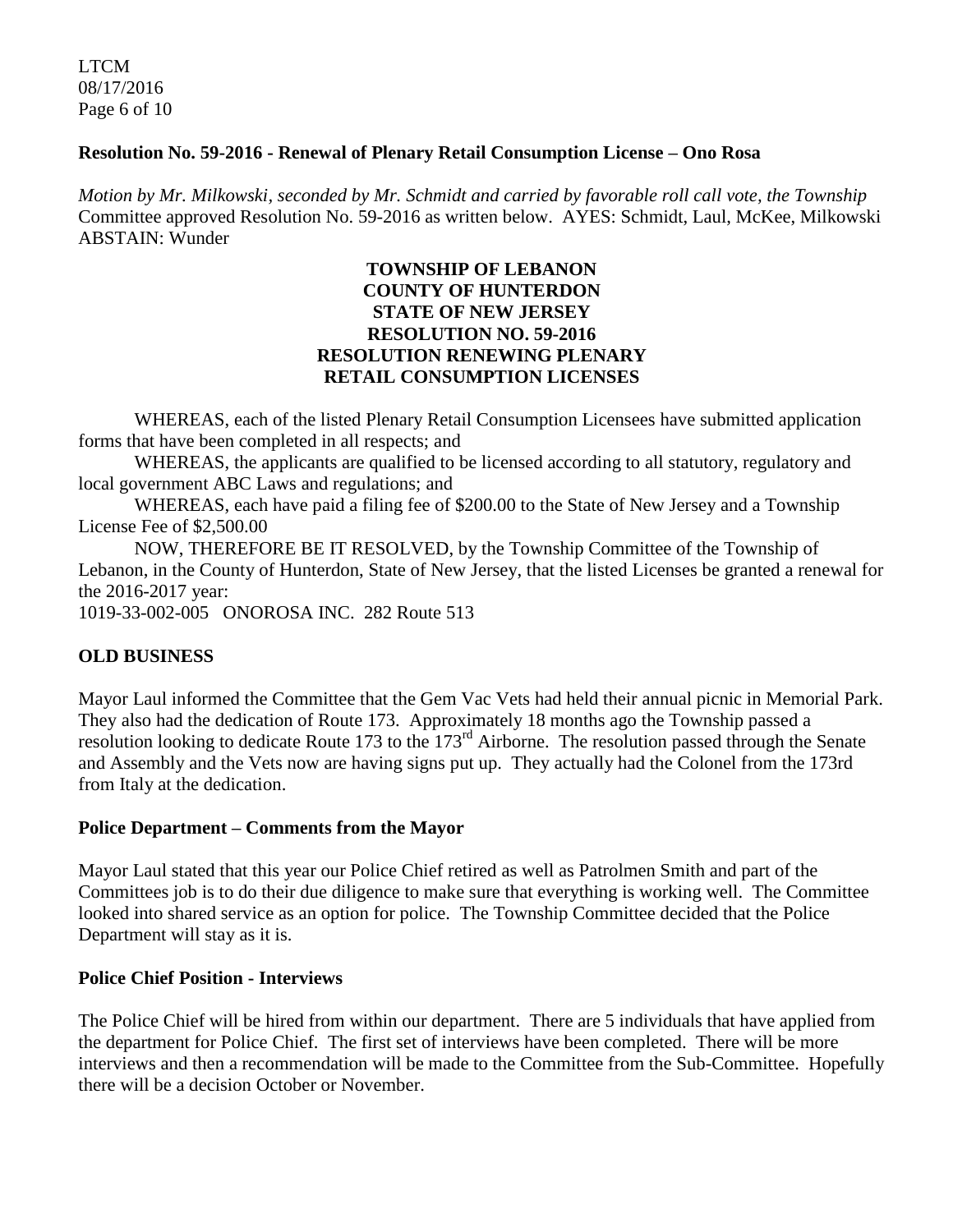LTCM 08/17/2016 Page 7 of 10

## **Social Media**

Attorney St. Angelo prepared a Social Media Policy and Mayor Laul invited all standing committees to attend this meeting for discussion on the policy. The Township is looking for input on how they want to use social media. The Township may be looking to have a facebook page that is only one way. The Township is looking to have more of an informational site not to have discussions. The Township wants to know how other committees would use the site.

Attorney St. Angelo explained that you can start broad, get all of the Township sites under one umbrella and then put forth what the philosophy is and how you want the site to work. It can go anywhere from output only where you don't allow comments or have an open forum.

## **DPW Floor Restoration – Bid Specification**

Mr. Wunder stated that the bid packet was done. The Committee discussed putting the project out to bid.

### *Motion by Mr. Wunder, seconded not made, motion died.*

Mr. Milkowski suggested tabling the bids until the next meeting. Mr. McKee wants to have the bid specs clean and spelled out. Attorney St. Angelo will make the changes regarding the bid specs for the epoxy.

## **DPW- Man Power**

Mayor Laul stated that he had talked to the Warren Gabriel, DPW Supervisor, and stated that Mr. Gabriel had some concerns because as of Labor Day, the DPW will be losing their summer help and he is still down men. To date, the seasonal men have worked about 400 hours each. Since there is the potential for one employee to return late October, he would like to keep the seasonal help until November 1<sup>st</sup>. Mayor Laul thought he could keep them as seasonal help and not attach them to the union contract. Mr. Milkowski asked if the seasonal help were laid off for a week and then brought back, would that re-set the clock. Mr. Schmidt suggested that if the Township is going to roll the seasonal people forward, a letter should be drafted by the attorney so that it is a written extension of their employment and that they understand that they are not part of the union or the 1100 hour State Statute as seasonal and at this time having no contract, the Township is not hiring. A copy of the letter should go to Mr. Gabriel and the Union.

# **TOWSHIP OF LEBANON COUNTY OF HUNTERDON STATE OF NEW JERSEY RESOLUTION NO. 60-2016 AUTHORIZE DPW MANAGER TO EXTEND SEASONAL HELP FOR 3 WEEKS Tara preparing resolution**

*Motion by Mr. McKee, seconded by Mr. Milkowski and carried by unanimous favorable roll call vote*, *the*  Township Committee approved extending the seasonal help that was hired earlier for an additional 3 weeks.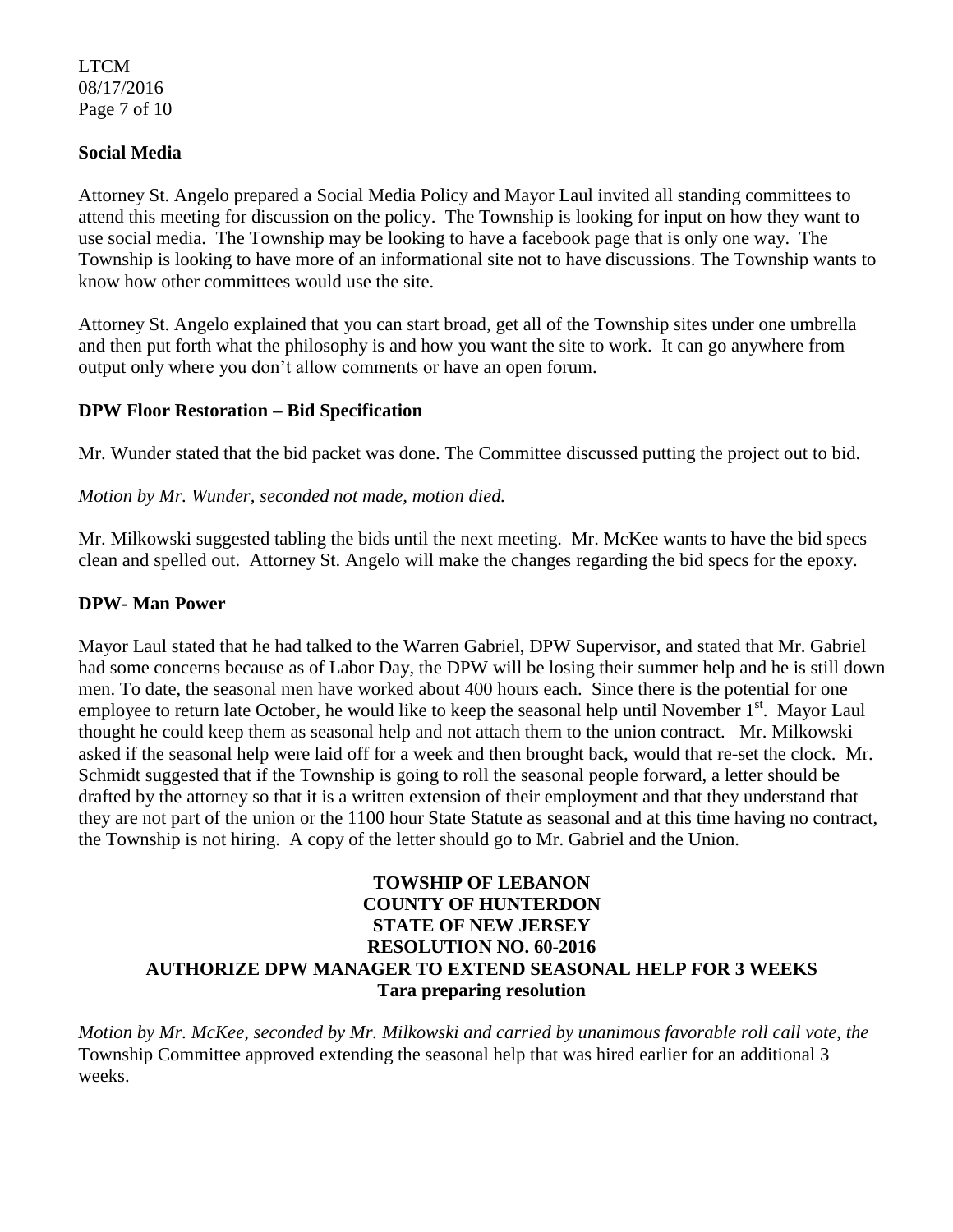LTCM 08/17/2016 Page 8 of 10

# **FIRE STATION #1**

Mayor Laul stated that at the last meeting there was discussion regarding the capping of the wells at Fire Station #1. He spoke with someone from Quest and they had no problem with the not to exceed amount in the proposal. One thing that the Committee may not have realized was that the paving had to be done prior to Quest sending the documentation to the DEP. Mayor Laul met with Mr. Gabriel and he has marked out what has to be paved and where the pads are going for the generator. Once that gets done Quest can submit the documentation to get the approval from the DEP to have the capping of the wells done.

## **MUSEUM**

Mayor Laul stated that last year it was brought up that the gutters were getting destroyed at the museum. With the addition that is going to be started, there are 2 trees that need to be removed. 1, in preparation for the addition and 2, the limbs that are falling off are what damaged the gutters. Mr. Gabriel has a State Contractor he uses when he needs trees cut down. Mayor Laul asked the Committee to give Mr. Gabriel approval to have the trees taken down now so work can begin when the museum is ready to start the addition.

*Motion by Mr. Schmidt, seconded by Mr. McKee and carried by unanimous favorable roll call vote*, *the*  Township Committee approved to have the DPW Supervisor arrange to have 2 trees taken down at the museum.

## **NEW BUSINESS**

### **Postage Machine Proposal**

*Motion by Mr. Schmidt, seconded by Mr. McKee and carried by unanimous favorable roll call vote*, *the*  Township Committee approved the lease for rental of a Postbase 45 Postage Meter at \$170 a month for 63 months through Jersey Mail Systems.

### **HC YMCA – Active Older Adult Center – Request for Donation**

*Motion by Mr. McKee, seconded by Mr. Wunder and carried by unanimous favorable roll call vote*, *the*  Township Committee approved a budgeted donation of \$4000.00 to the HC YMCA Senior Center.

### **NJ Dept. of Agriculture - Gypsy Moth Survey**

*Motion by Mr. Wunder, seconded by Mr. Schmidt and carried by unanimous favorable roll call vote*, *the*  Township Committee approved having the State do the Gypsy Moth Survey.

### **Rocky Run Road – Sharon Herson**

Mr. Jonathan Herson of 268 Rocky Run Road spoke to the Committee about having speed limit signs posted on Rocky Run Road. When his family first moved here it was a gravel road and few cars used it. Now many cars use the road and are going very fast. He walks the road and has found tremendous amount of litter, small alcohol bottles and beer cans.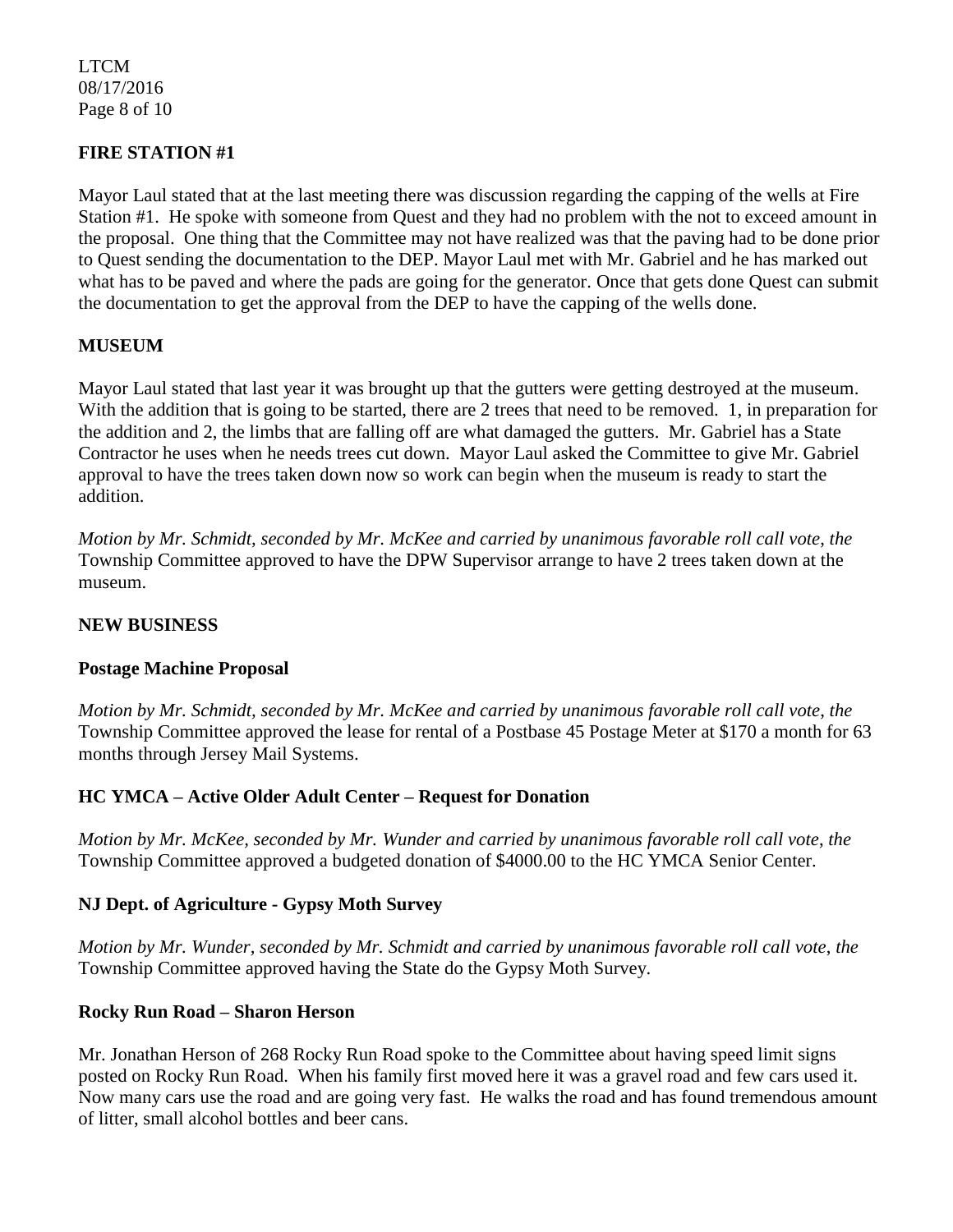LTCM 08/17/2016 Page 9 of 10

Mayor Laul stated that there are many unposted roads in the Township and thought that there may be a way to do a blanket ordinance to establish speed limits instead of doing one road at a time.

Officer in Charge Jack Gale stated that they have to do a speed survey before it can go to the Department of Transportation. He also stated that there are 11 other roads that do not have speed limits.

Ms. Sharon Herson, 270 Rocky Run Road, asked what has to be studied, the road is not wide enough for 2 cars. She stated that there has been a traffic survey done in the past. She feels that the survey of counting cars is pointless.

Officer in Charge Gale stated that this is the first step in following the State's guidelines.

# **Application for Blue Light Permit – Fire Department Volunteer Christian T. Meyer**

*Motion by Mr. Wunder, seconded by Mr. Milkowski and carried by unanimous favorable roll call vote*, *the*  Township Committee approved Blue Light Permit for Fire Department Volunteer Christian T. Meyer.

# **PRESENTATION OF VOUCHERS**

Committee Members provided a description of vouchers exceeding \$1000.00.

*Motion by Mr. Wunder, seconded by Mr. Schmidt and carried by unanimous favorable roll call vote*, *the*  Township Committee approved the approved bill list in the amount of \$3,569,301.14

# **CORRESPONDENCE**

Tax Collector's Report for the Month of July 2016

# **PUBLIC COMMENTS**

*Motion by Mr. Wunder seconded by Mr. Schmidt and carried by unanimous favorable roll call vote, the*  Township Committee opened the Public Comment portion of the meeting

Ms. Laurie Hoffman of Buffalo Hollow Road asked the Committee if there was any way to stop tractor and trailers from coming down their road. She also wanted to know if there was any way that signs could be posted.

Ms. Hoffman also asked about how to proceed with the septic system for the museum. The Committee stated to wait for a copy of the final design before proceeding.

*Motion by Mr. Wunder seconded by Mr. Schmidt and carried by unanimous favorable roll call vote*, *the*  Township Committee closed the Public Comment portion of the meeting

Having no further business to come before the Committee a motion was made by Mr. Milkowski seconded by Mr. McKee and carried by unanimous favorable roll call vote to adjourn the meeting at 8:59 p.m.